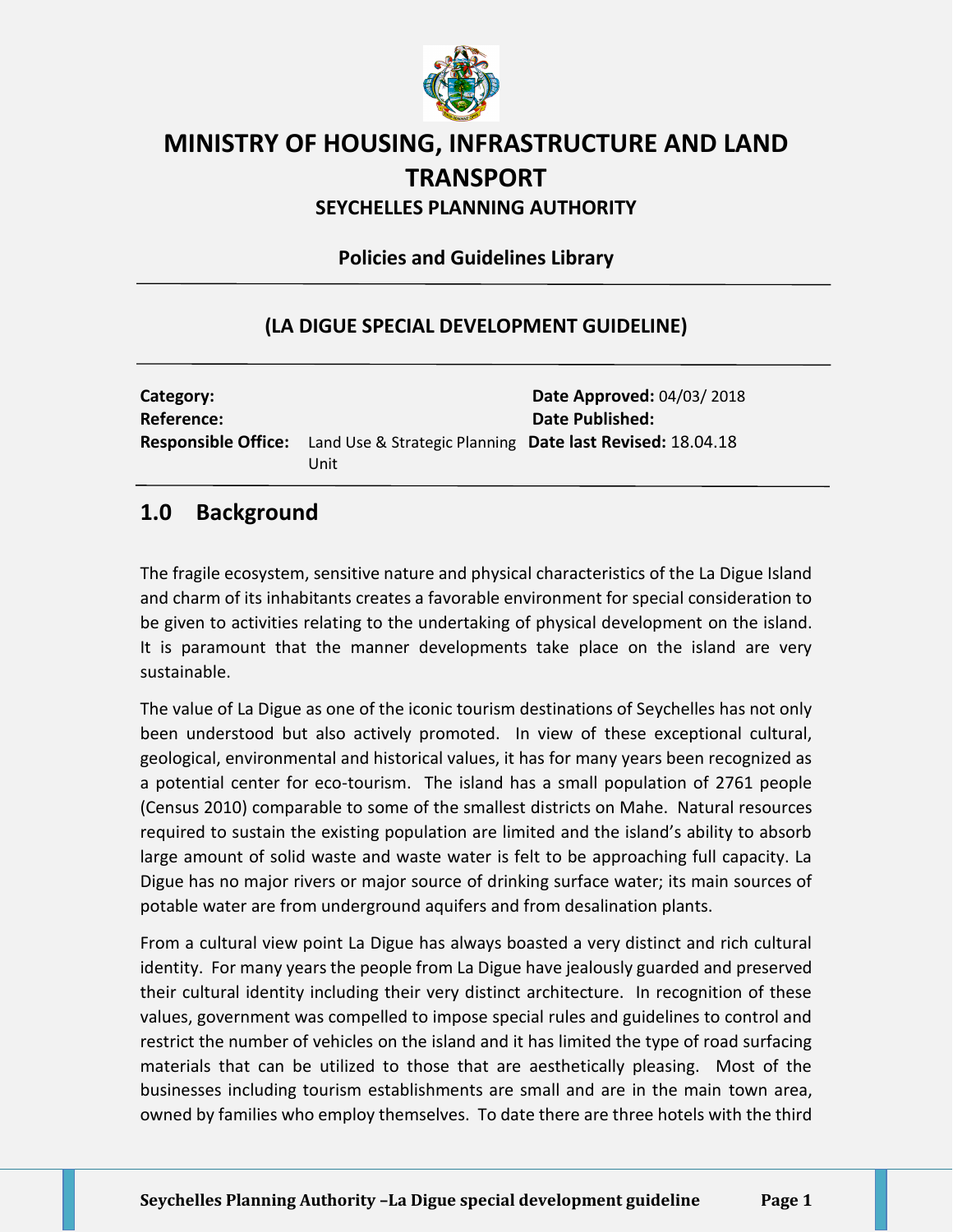one catering for high end tourism and thereby relying heavily on foreign labour and natural resources.

In the SONA 2018, and subsequent cabinet meetings, the Government of Seychelles has earmarked La Digue as one of the Eco capitals of the world. An overarching vision for the island is being developed in that respect. To achieve such an ambitious target, it is extremely important to stop the alienation of the cultural, historical and environmental values of La Digue and the Diguois. On the other hand, it is obvious that the island has now reached its maximum carrying capacity (Carrying Capacity Study for La Digue 2013). The ecological services are being stretched to the limit and it is clear that environmental support systems are under stress. This will eventually lead to long term degradation of the environment of the island including contamination of ground water and the coastal areas. Once these natural support systems have lost their ability to maintain the population and the cultural uniqueness of La Digue is lost through alienation, then the value of La Digue as a prime eco-tourism destination will be greatly reduced as is the case with many islands in the Caribbean today. These potential negative effects must also be seen and addressed under the framework of the on-going social renaissance campaign as undertaken by the Government of Seychelles. There is much to learn from the Carrying Capacity Study findings and these, amongst other things, form the basis from which these guidelines emanate.

## **2.0 Purpose**

The guiding principles of the last revised development guideline for La Digue island has last been reviewed and revised since January 2015. However with revisions made to both Mahe and Praslin land use development plans recently and with La Digue being substantially smaller than both islands it became apparent that some regulations enforced were unfair to the inhabitants of La Digue. Knowing that this was affecting the rights of those inhabitants to develop their land, it was deemed appropriate to address this issue, within limitations and reason by proposing a newly revised special guideline.

With "fairness" as the force driving the conversations, the Seychelles Planning Authority was taken to task. In view that this affected all Diguois in one way or another, the revision was done alongside a public consultation in an aim to include the public in this process of change and encourage for comments on the proposals made. The outcomes were mostly positive as the majority present welcomed the proposals put forth, with a few proposed amendments and recommendations to the revised guideline.

## **3.0 Statement**

Being smaller than Mahe and Praslin, development on la Digue should consist of smaller footprints that are well integrated into the natural environment .As such, the La Digue special development guideline serves as the guiding principle providing the different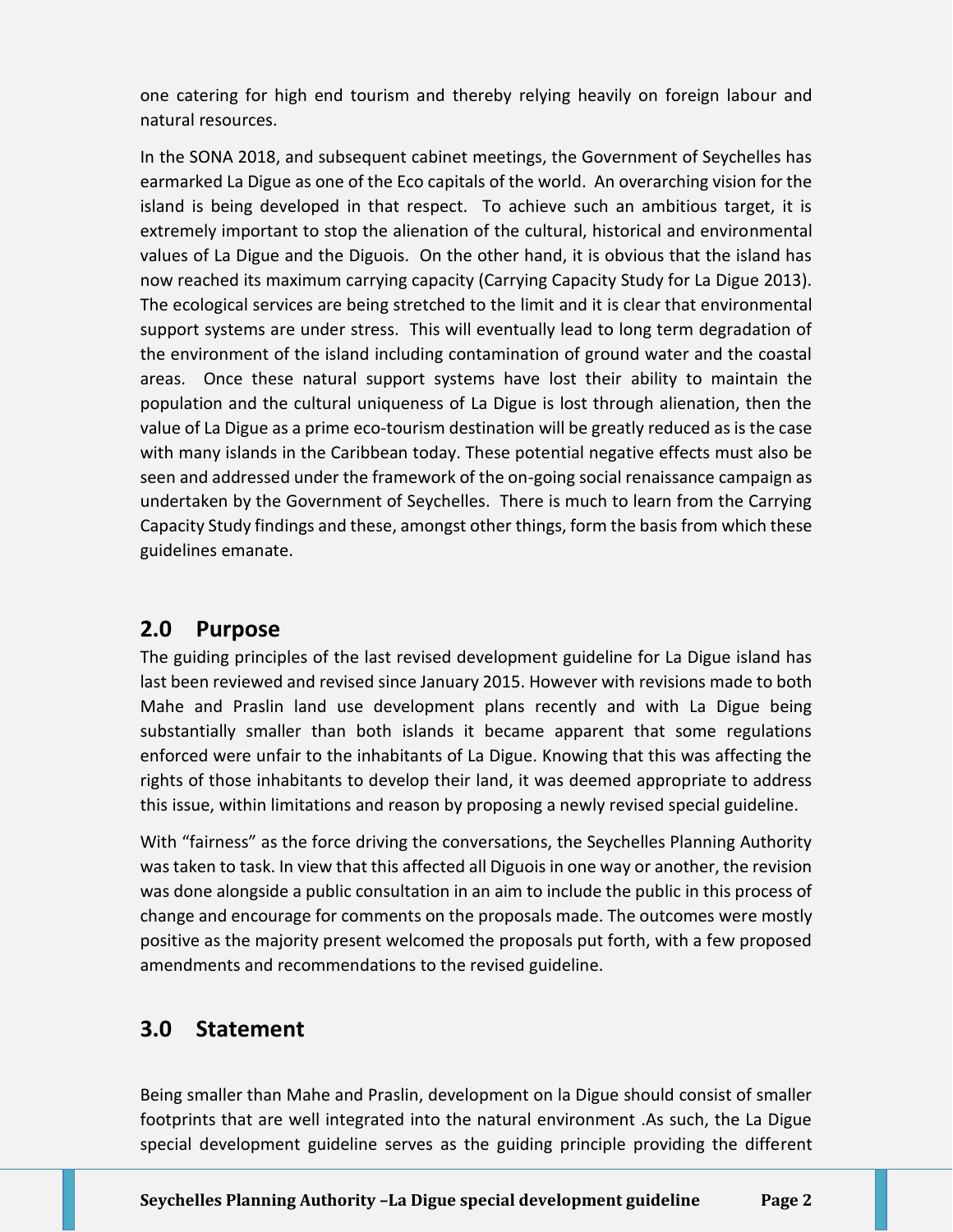categories of development specific to La Digue Island. This proposed Guideline has been in consultation with the Ministry responsible for Tourism and The Ministry responsible for Environment is in line with the new vision- 2048 being developed for La Digue.

## **4.0 Revised guidelines:**

### **4.1 The 50 metre contour line policy**

(i) The 50 metre Contour Line Policy and its reviews, which used to regulate all development above the 50 metre contour line has been removed and is no longer in force for La Digue. This policy has been replaced by new land classifications which consider non-development in sensitive ecosystems and controlled development in area of favorable terrain for development. No development on the skyline will be permitted on la Digue. Development guidelines to exist to control visual impacts and footprint impacts on hillside development.

#### **4.2 Land Use Planning**

(i) All new development proposals must respect the future land use classification for the island, including the restrictions to development densities.

#### **4.3 Environment and nature**

- (i) Particular attention must be paid to the long-term conservation of the critically endangered Seychelles Paradise Flycatcher and its habitats. When planning new developments, these must imperatively be designed and positioned in such a way as to minimize clearance of vegetation and full-grown trees in particular.
- (ii) Mature Takamaka and Bodamier woodlands and undergrowth should be protected by ensuring that relevant permits are obtained from Department of Environment prior to clearing. Trees to be lopped or felled anywhere on the island should receive prior approval after inspection visit has been conducted.
- (iii) A 100 metre buffer shall be established around the only endemic Cave Swiftlet roost at Belle Vue.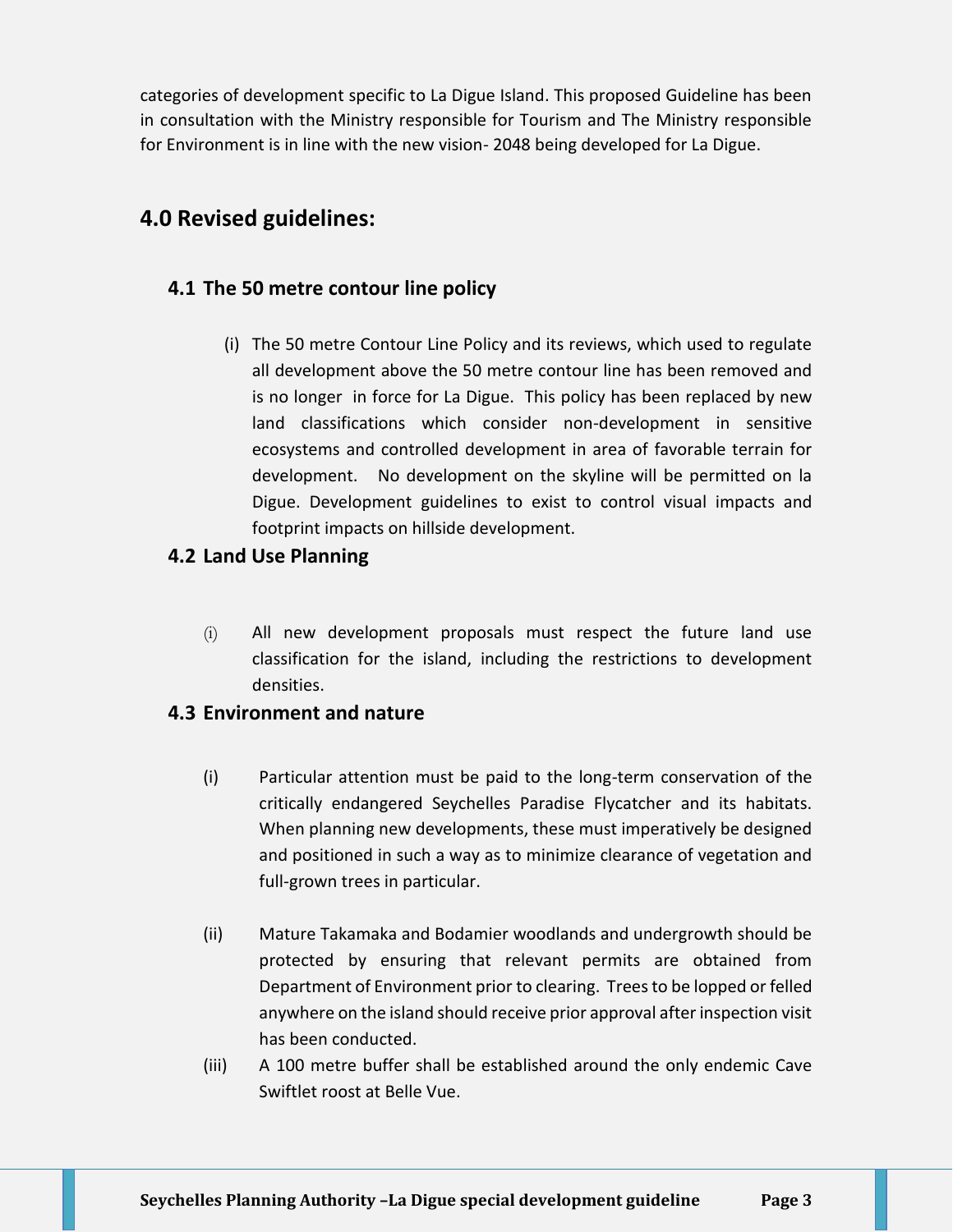- (iv) Ensure that introduction of invasive species is prevented through mechanisms such as ensuring that all boats carrying construction materials are free of rodents, insects and other animals and plants in line with Seychelles Bio-security Policy on movements of species between islands.
- (v) Land belonging to Government where habitat are considered favorable for The Seychelles Paradise Flycatcher should be given priority for conservation of the species rather than for physical development.

#### **4.4 Physical Development**

- (i) New development proposals and/or extensions to existing buildings must not be higher than ground  $+ 1 +$  attic or ground  $+ 2$  (where such developments would not pose adverse aesthetic impacts);
- (ii) Development on hillside should be restricted to Ground only and should not protrude above the vegetation canopy level.
- (iii) Extensions must be aesthetically pleasing and must match the existing.
- (iv) Attic designs should be in line with "Attic Guidelines" and must take into consideration the roof slope to allow installation of renewable energy devices such as PV or solar panels.
- (v) The maximum permitted development footprint for all new buildings will be controlled by land use classification of the parcel of land under consideration and associated maximum allowable development threshold density/plot coverage limit requirements *(e.g. 25% in low density, 35% in medium density).*
- (vi) In the entire low-lying (plateau) area of La Digue, all new buildings must be raised by at least one (1) metre above existing ground level.
- (vii) All proposed buildings must be well integrated in their surrounding environment and must reflect true and appealing elements of the typical Creole architectural design and style. Particular attention must be paid to color schemes, roof styles, roof color, balustrades, dormers, and windows etc. in line with the "Creole Architectural Guideline".
- (viii) Building Regulations apply on all other aspects, such as energy efficiency, rain water harvesting requirements, etc.
- (ix) Containers and container like structures are not permitted in residential areas on La Digue.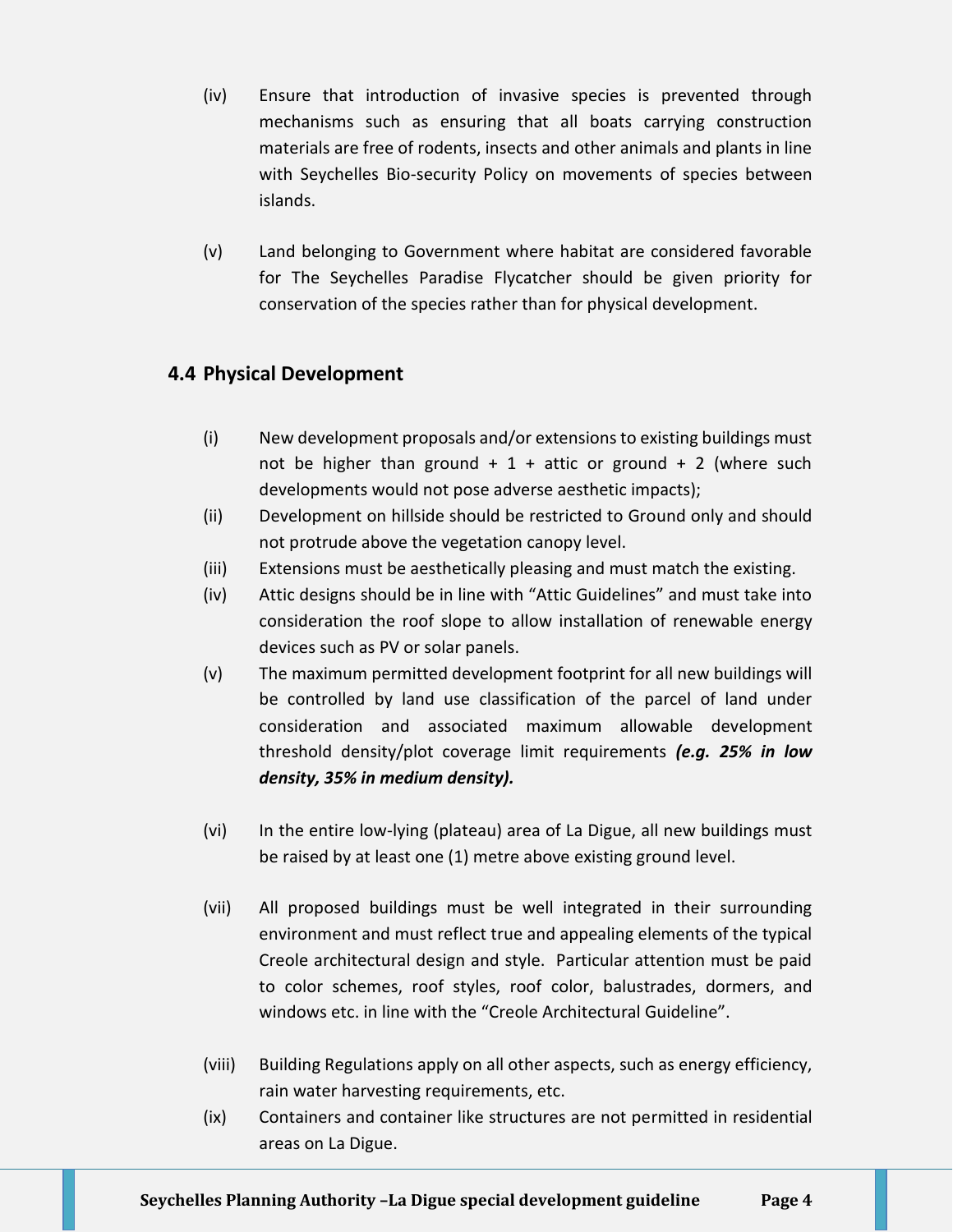- (x) The location of containers on La Digue must be approved by the responsible authority.
- (xi) Change of use from Residential to Tourism will not be allowed on plot size below 1000sqm in strict residential classifications.
- (xii) No constructions of any form, except for the purpose of allowing access, will be considered over rivers, drains and drainage networks, streams or other wetlands.
- (xiii) Proposed development located near and close to the beach should be in line with the La Digue Foreshore Guideline. Development should consist of smaller footprints that are well integrated to the natural environment and should be of light structure. The following type of development should be considered:
	- (a) Leisure structures such as tree houses for relaxation activities such as playing dominoes or local spa
	- (b) Kids playground or physical educational infrastructures of permanent and movable climbing frames
	- (c) Open beach restaurants and bars airy open plan bars with sheltered tables and kiosks and on decking or soft natural sand
	- (d) Covered beach restaurants, cafes and bars interior and exteriors that promote the Creole Architecture. Art and craft vendors' kiosks on commercial/community plots
	- (e) Construction of structures, including residential, should use resilient materials (combination of cement and stone used as rigid protection to retain softer structures).

#### **4.5 Fences**

- (i) To demonstrate and preserve the existing good neighborliness amongst neighbors on the island, solid type fencing is discouraged.
- (ii) All fences facing accesses must be of picket fences or fences with similar design and visual effects with maximum heights of 1.5 meters.
- (iii) All fences facing on the coast line must only be of picket design of maximum height of 1.2 meters and the permitted recessed distance from the high water mark and any vegetation line shall be dependent on site conditions.
- (iv) Fences along common boundaries and those that do not face road reserves or right of ways, shall be picket or chain link fences of maximum 1.8 meters with minimum set back distance of 0.3 meters from the boundary line, unless legally registered consent between neighbors is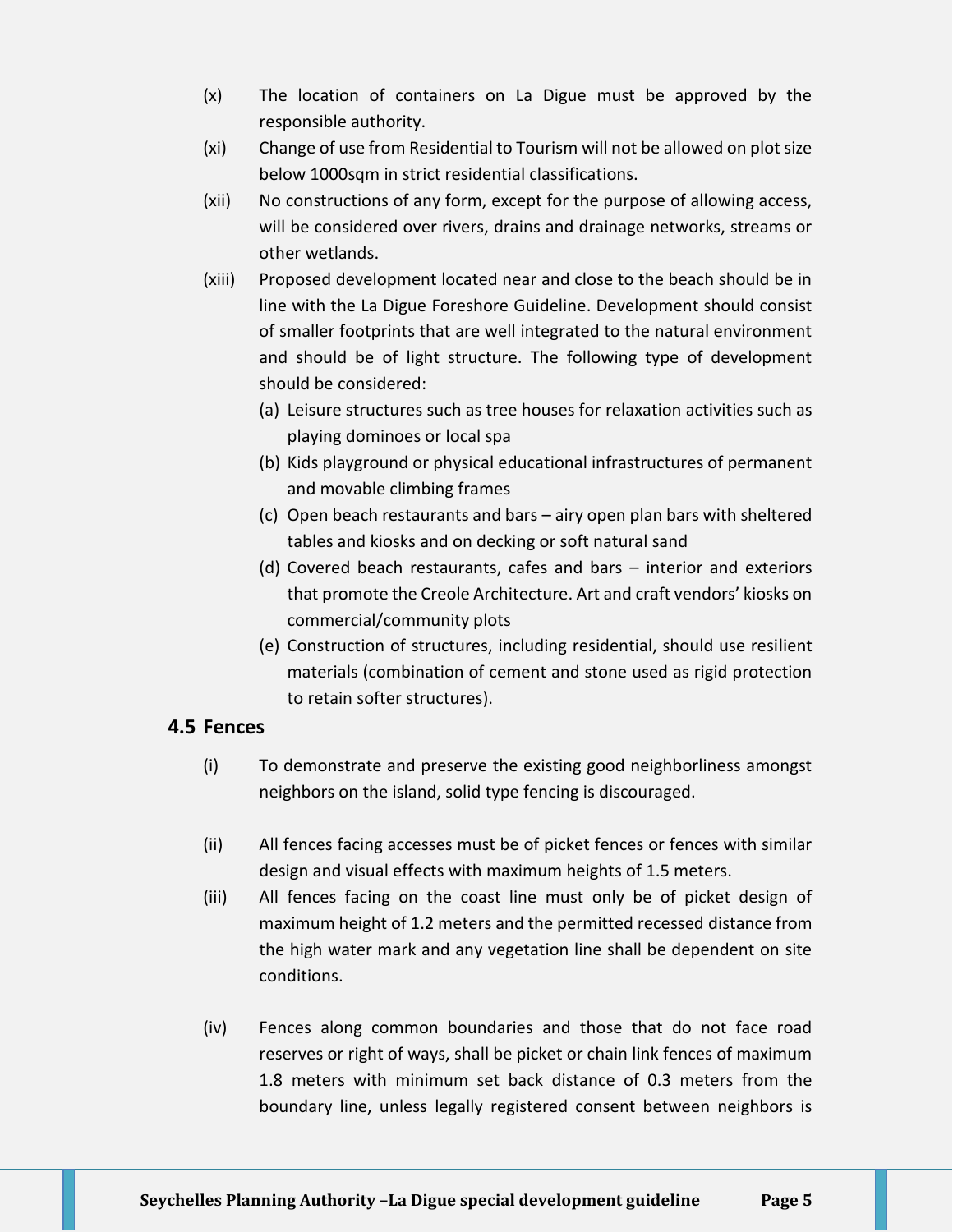obtained other norms in regards to setback from road reserve may be applicable.

- (v) For chain link type fencing, for added aesthetics, it is strongly recommended for shrubs and hedges to be planted at the internal side of the fences.
- (vi) Natural hedges of foliage types are highly encouraged.
- (vii) Other types of material for fencing may be permitted upon prior approval of the Planning Authority.
- (viii) Barbed and razor wires to fences and elsewhere are not permitted.
- (ix) Electric fences are not permitted.
- (x) The responsible authority will apply its discretion as regards to color schemes for all applicable fences. Nonetheless, colors that blends within the existing environment are highly recommended.
- (xi) All color schemes must be approved by the responsible authority prior to implementation.
- (xii) Special consideration may be given to fences for institutions that require added security.

#### **4.6 Jetties, Reclamation and backfilling**

- (i) No private jetties will be allowed.
- (ii) No private reclamation or backfilling along the coastline of the island.
- (iii) Coastal protection works must be approved by the relevant Authorities.
- (iv) Sand accretion/accreted land must remain as public domain.
- (v) Mitigation measures and resilient designs for coastal protection must be provided for development on the foreshore
- (vi) Soft engineering techniques is the preferred choice for coastal protection on La Digue, except when environmental study validated by the Department responsible for costal protection recommends otherwise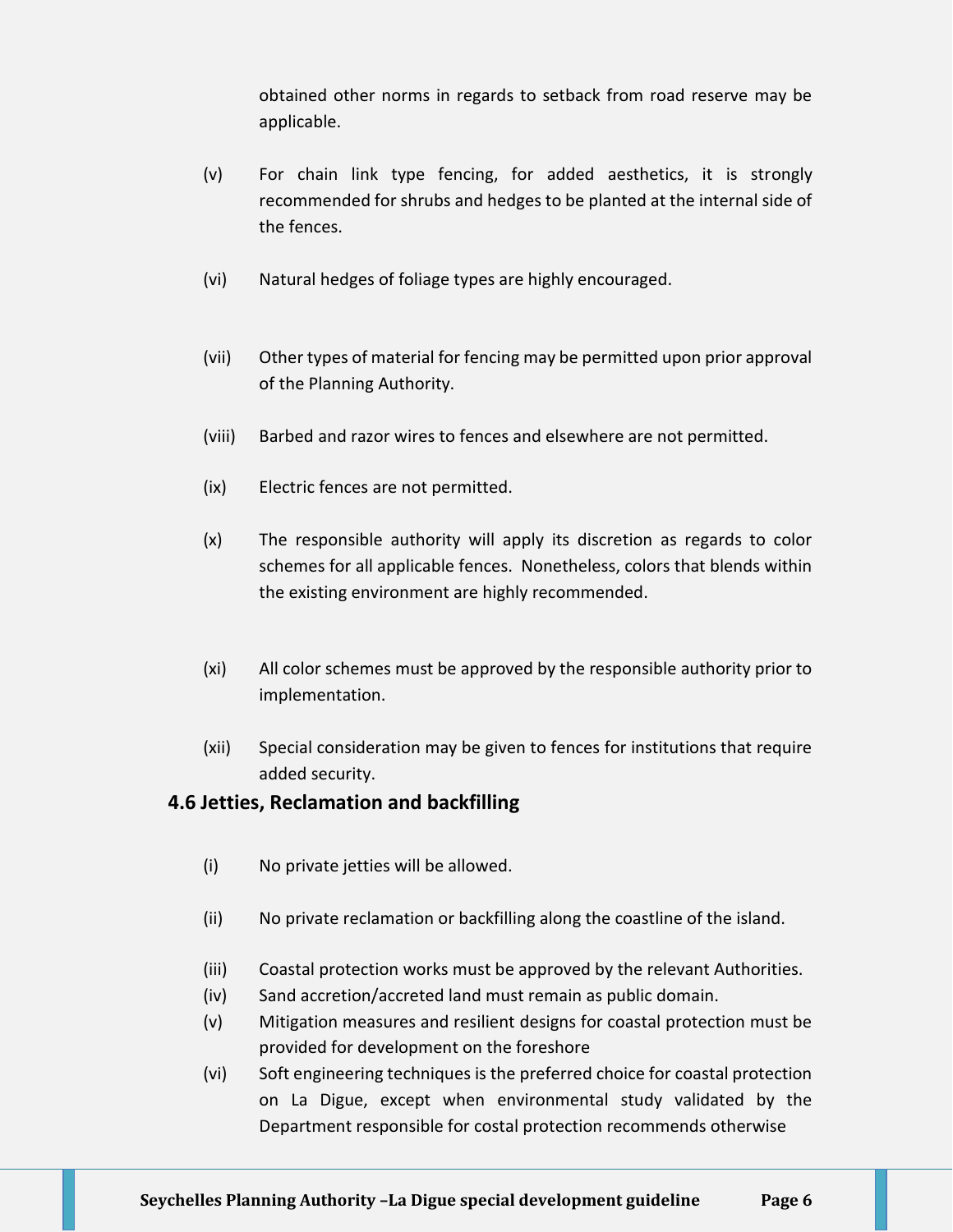- (vii) No hard structure will be allow to be erected across the beach unless approved structures relating to access to the beach (e.g. Slipways)
- (viii) Development that will obstruct existing public beach access will not be authorized

(vix) No reclamation or backfilling of wetlands to prevent overflow during flooding period is allowed.

#### **4.7 Earth (works) Cuttings**

(i) Earth cuttings may only be done upon obtaining approval from Planning Authority.

#### **4.8 Waste water management**

- (i) Measures must be taken to prevent contamination of ground water through installation of appropriate and adequate treatment processing plants.
- (ii) The use of traditional waste water treatment systems such as septic tanks and soak away pits/drain field shall not be permitted in the event that same can be connected to any nearby central treatment plant(s).
- (iii) All measures must be taken to prevent contamination of ground water through installation of appropriate and adequate treatment processing plants.
- (iv) Development proposals within close proximity of existing drainage infrastructure must be connected to same.

#### **4.9 Subdivision of land**

- (i) The minimum subdivided plot size for tourism purposes should not be less than 1000sqm per resultant plot if located outside tourism designated zones.
- (ii) The Minimum subdivided plot size for residential development should not be less than 600sqm per resultant plot.
- (ii) Subdivision for other land uses is controlled in accordance to the land use classification

#### **4.10 Others**